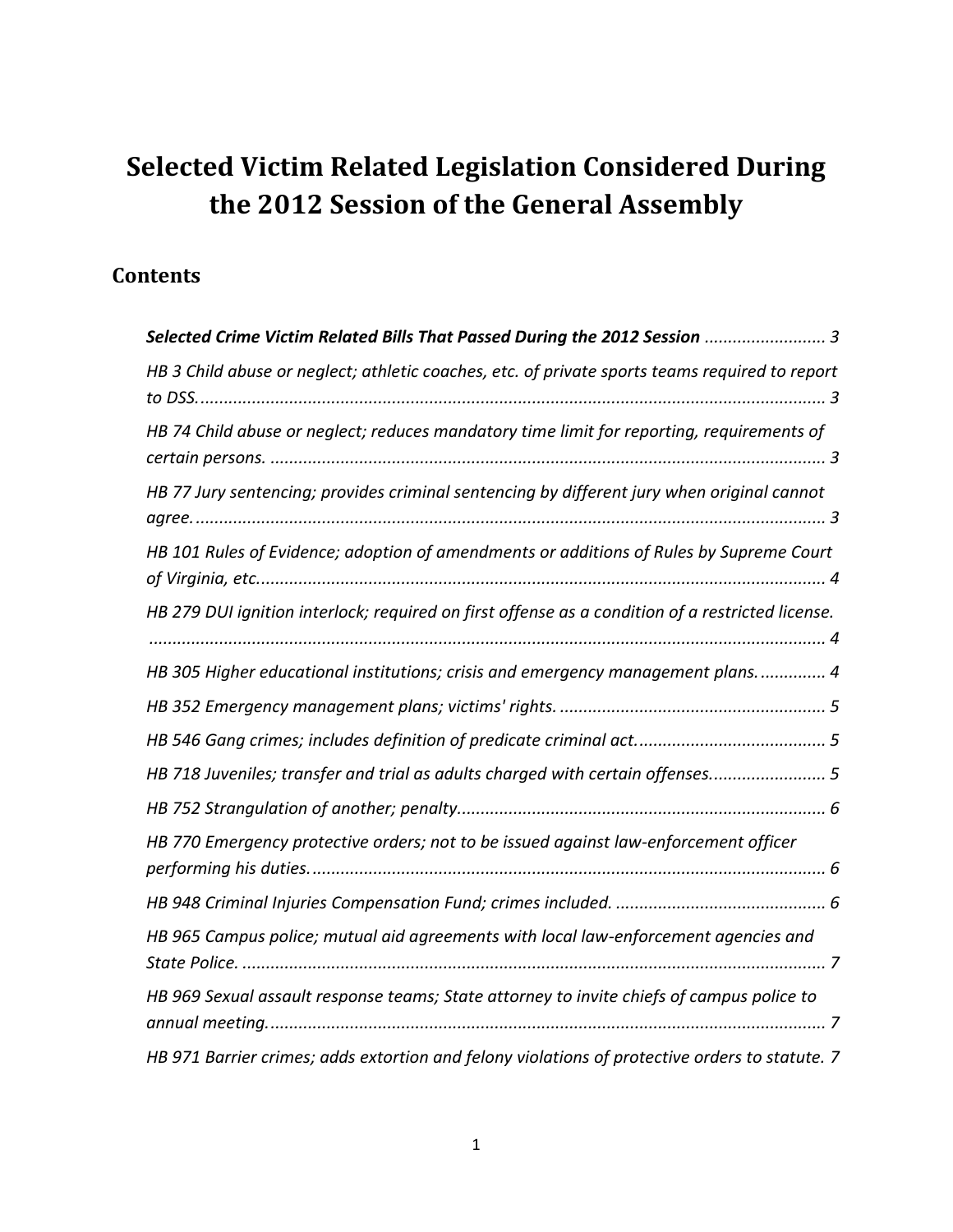| HB 973 Sex crimes; penalties for offender who is 18 or older for rape, etc. of child under age |
|------------------------------------------------------------------------------------------------|
| HB 1033 Protective orders, permanent; provides circuit court jurisdiction to hear petitions to |
| HB 1188 Human trafficking; Board of Education to provide information for public schools. . 8   |
|                                                                                                |
| SB 116 Court costs, fines, etc.; extends from 15 to 30 number of days a person has to pay. . 9 |
|                                                                                                |
|                                                                                                |
| SB 300 Protective orders; various changes to provisions governing those issued by court,       |
|                                                                                                |
|                                                                                                |

|--|--|

As of 5/4/12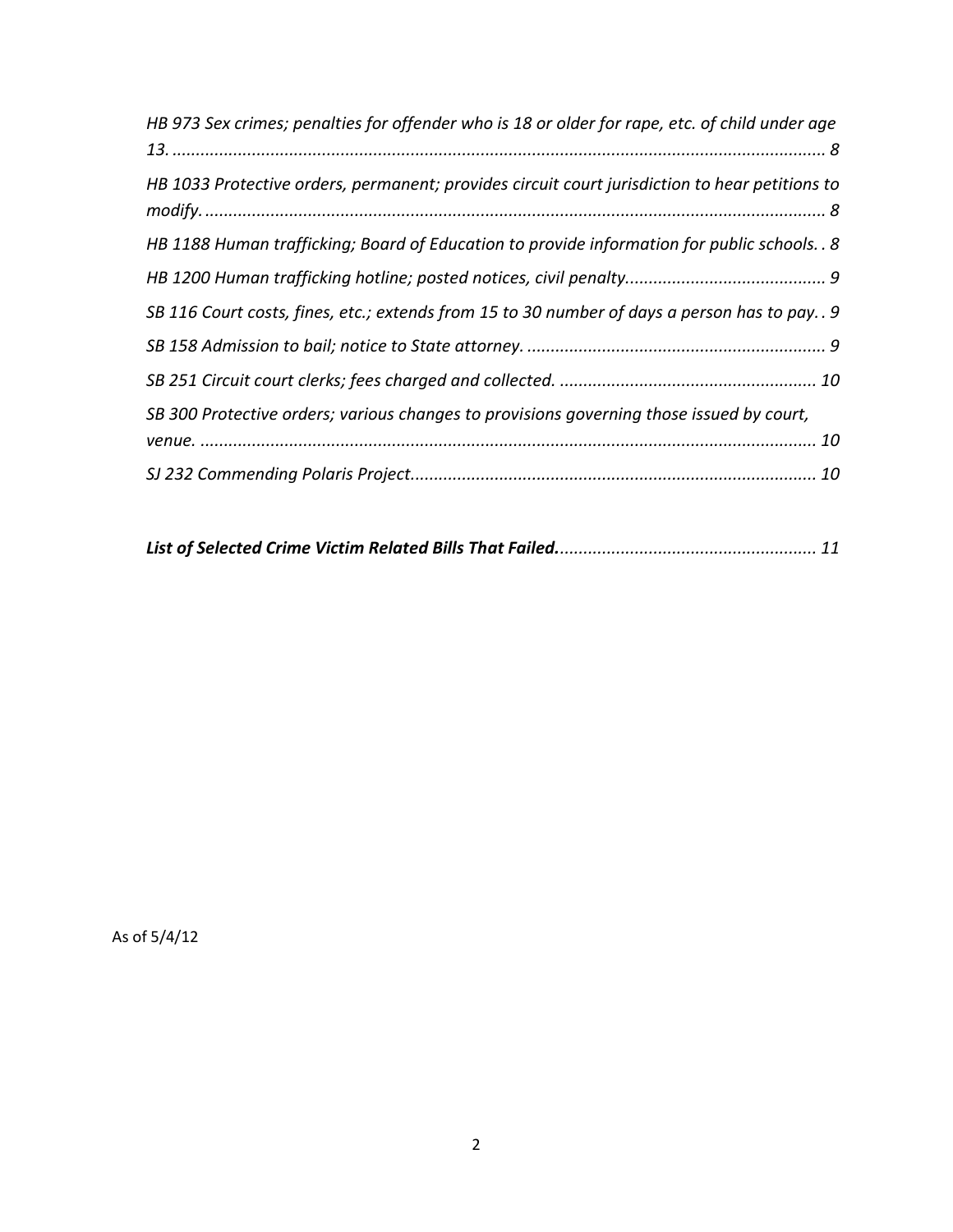## <span id="page-2-0"></span>**Selected Crime Victim Related Bills That Passed During the 2012 Session**

#### <span id="page-2-1"></span>**[HB 3](http://leg1.state.va.us/cgi-bin/legp504.exe?121+sum+HB3) Child abuse or neglect; athletic coaches, etc. of private sports teams required to report to DSS.**

*Chief patron:* Marshall, R.G.

Amends § 63.2-1509

Adds athletic coaches, directors or other persons aged 18 years or older employed by or volunteering with private sports organizations and teams and administrators, employees aged 18 years or older of public or private day camps, youth centers, and youth recreation programs to the list of persons required to report suspected child abuse or neglect to the Department of Social Services.

## <span id="page-2-2"></span>**[HB 74](http://leg1.state.va.us/cgi-bin/legp504.exe?121+sum+HB74) Child abuse or neglect; reduces mandatory time limit for reporting, requirements of certain persons.**

*Chief patron:* Bell, Richard P.

Amends § 63.2-1509

Reduces the time limit for reporting suspected child abuse or neglect by mandated reporters from 72 hours to as soon as possible but not longer than 24 hours after having reason to suspect a reportable offense of child abuse or neglect. In addition, the bill provides that in cases in which the initial report of suspected abuse or neglect is made by a mandated reporter to the person in charge of the institution or department in which the mandated reporter works, as provided in current law, the person who receives the report shall notify the person who made the initial report when the suspected child abuse or neglect is reported to the local department or state hotline and of the name of the individual receiving the report and shall forward any communications or information about action taken regarding the report to the person who made the initial report.

## <span id="page-2-3"></span>**[HB 77](http://leg1.state.va.us/cgi-bin/legp504.exe?121+sum+HB77) Jury sentencing; provides criminal sentencing by different jury when original cannot agree.**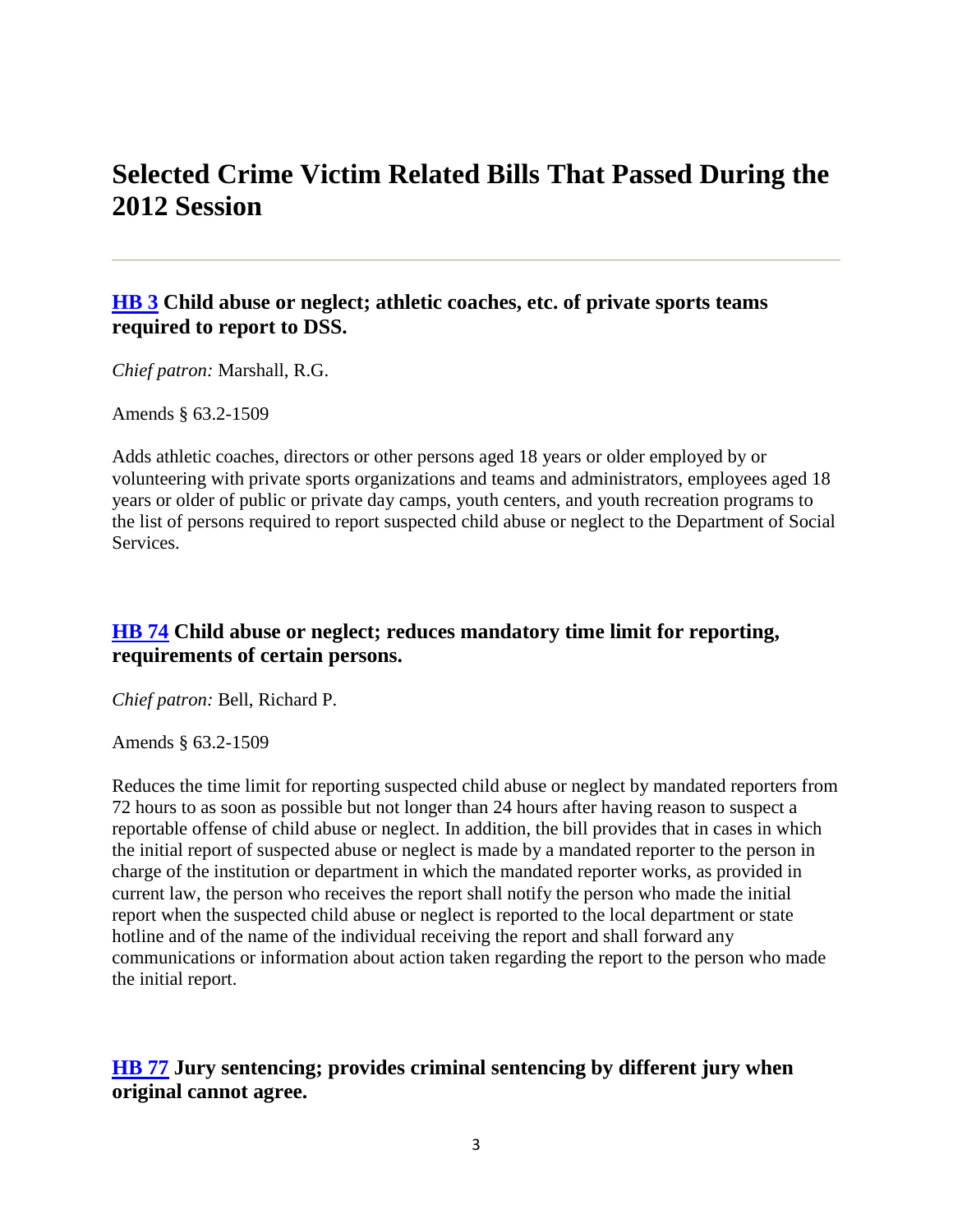*Chief patron:* Habeeb

Amends § 19.2-295.1

Provides that criminal sentencing by a jury shall be done by a different jury when the original jury cannot agree on punishment, unless the parties and the court agree to sentencing by the court**.**

#### <span id="page-3-0"></span>**[HB 101](http://leg1.state.va.us/cgi-bin/legp504.exe?121+sum+HB101) Rules of Evidence; adoption of amendments or additions of Rules by Supreme Court of Virginia, etc.**

*Chief patron:* Loupassi

Amends § 8.01-3 and repeals § 30-153

Provides that the Rules of Evidence that have been prepared and adopted by the Supreme Court of Virginia and approved by the Virginia Code Commission shall take effect on July 1, 2012. A rule derived from an evidentiary provision in the Code of Virginia shall note such Code section in the title of the rule. Subsequent amendments or additions to the Rules of Evidence must be adopted by the Supreme Court of Virginia by November 15 and shall become effective on July 1 of the following year unless the General Assembly modifies or annuls such amendments or additions by general law. As introduced, this bill was a recommendation of the Virginia Code Commission. This bill is identical to SB94.

## <span id="page-3-1"></span>**[HB 279](http://leg1.state.va.us/cgi-bin/legp504.exe?121+sum+HB279) DUI ignition interlock; required on first offense as a condition of a restricted license.**

#### *Chief patron:* Iaquinto

Amends §§ 18.2-270.1 and 18.2-271.1

Requires a DUI interlock system to be installed on each motor vehicle for persons convicted under § 18.2-51.4, a second or subsequent offense of § 18.2-266 or a substantially similar ordinance of any county, city, or town, or as a condition of license restoration pursuant to subsection C of § 18.2-271.1 or § 46.2-391. The bill prohibits an ignition interlock system from being installed on any motor vehicle owned or operated by a person convicted of DUI until a court issues to the person a restricted license with the ignition interlock restriction.

## <span id="page-3-2"></span>**[HB 305](http://leg1.state.va.us/cgi-bin/legp504.exe?121+sum+HB305) Higher educational institutions; crisis and emergency management plans.**

*Chief patron:* Crockett-Stark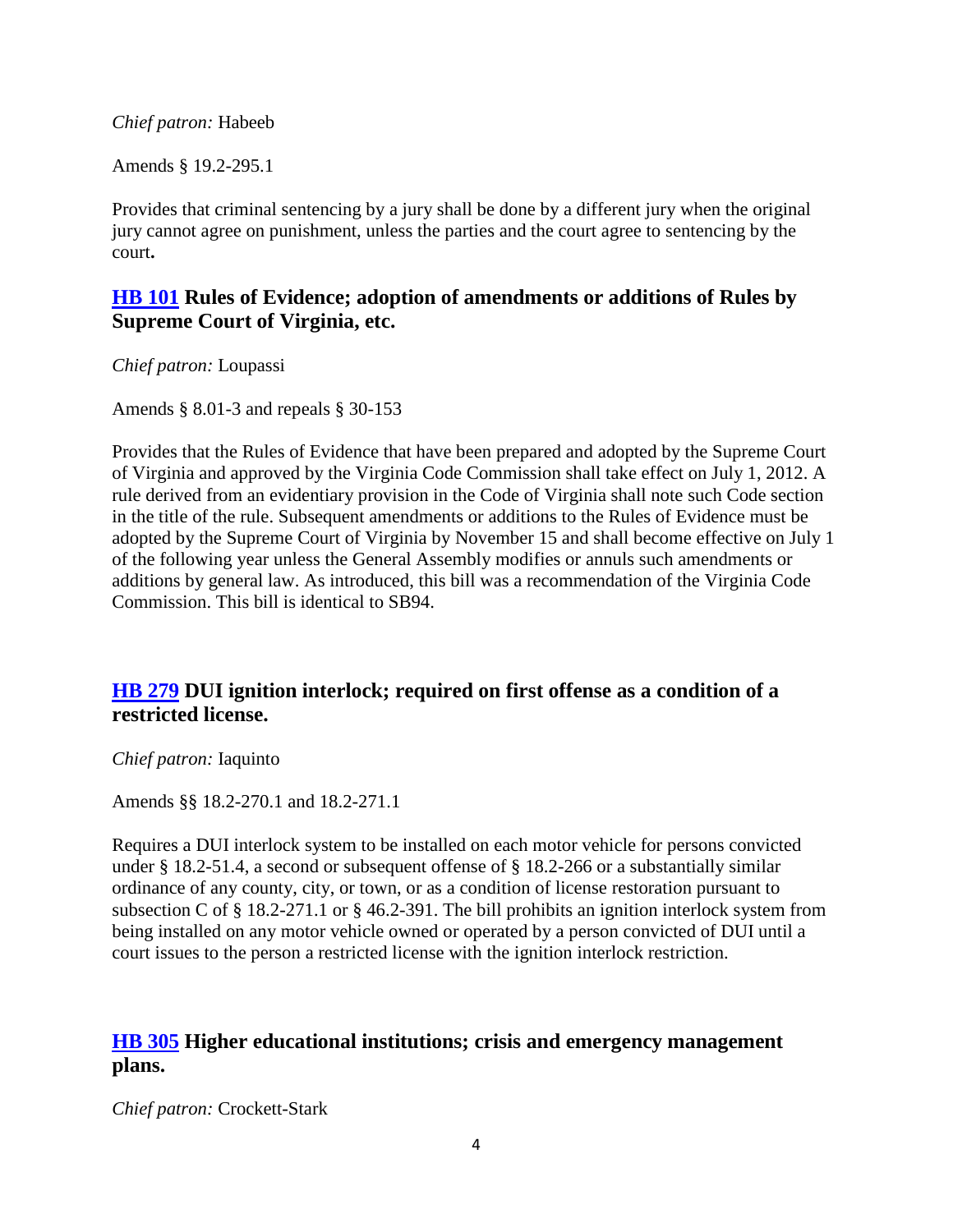Amends § 23-9.2:9

Increases the Department of Emergency Management's oversight of institutional crisis and emergency management plans by requiring institutions to certify in writing to the Department that the required annual reviews and functional exercises have been conducted. This bill is identical to SB 346.

#### <span id="page-4-0"></span>**[HB 352](http://leg1.state.va.us/cgi-bin/legp504.exe?121+sum+HB352) Emergency management plans; victims' rights.**

*Chief patron:* Cox, J.A.

Amends §§ 22.1-279.8, 23-9.2:9, 32.1-111.3, 32.1-111.11, 44-146.18, and 44-146.19

Requires the Department of Criminal Justice Services and the Virginia Criminal Injuries Compensation Fund to be the lead coordinating agencies for individuals determined to be victims during critical events and emergencies under emergency management plans developed by school boards, institutions of higher education, the Board of Health, the State Emergency Medical Services Advisory Board, the Department of Emergency Management, and political subdivisions.

#### <span id="page-4-1"></span>**[HB 546](http://leg1.state.va.us/cgi-bin/legp504.exe?121+sum+HB546) Gang crimes; includes definition of predicate criminal act.**

*Chief patron:* Comstock

Amends §18.2-46.1

Includes within the definition of "predicate criminal act" the offenses of the taking or detaining of any person into a place for the purpose of prostitution and the receiving of money from earnings of any person engaged in prostitution.

#### <span id="page-4-2"></span>**[HB 718](http://leg1.state.va.us/cgi-bin/legp504.exe?121+sum+HB718) Juveniles; transfer and trial as adults charged with certain offenses.**

*Chief patron:* Kilgore

Amends § 16.1-269.1

#### *Summary as introduced:*

In most cases in which a juvenile is charged with an offense that would be a felony if committed by an adult, the juvenile domestic and relations district court has discretion as to whether to transfer the case to circuit court for trial of the juvenile as an adult. In some cases, however, the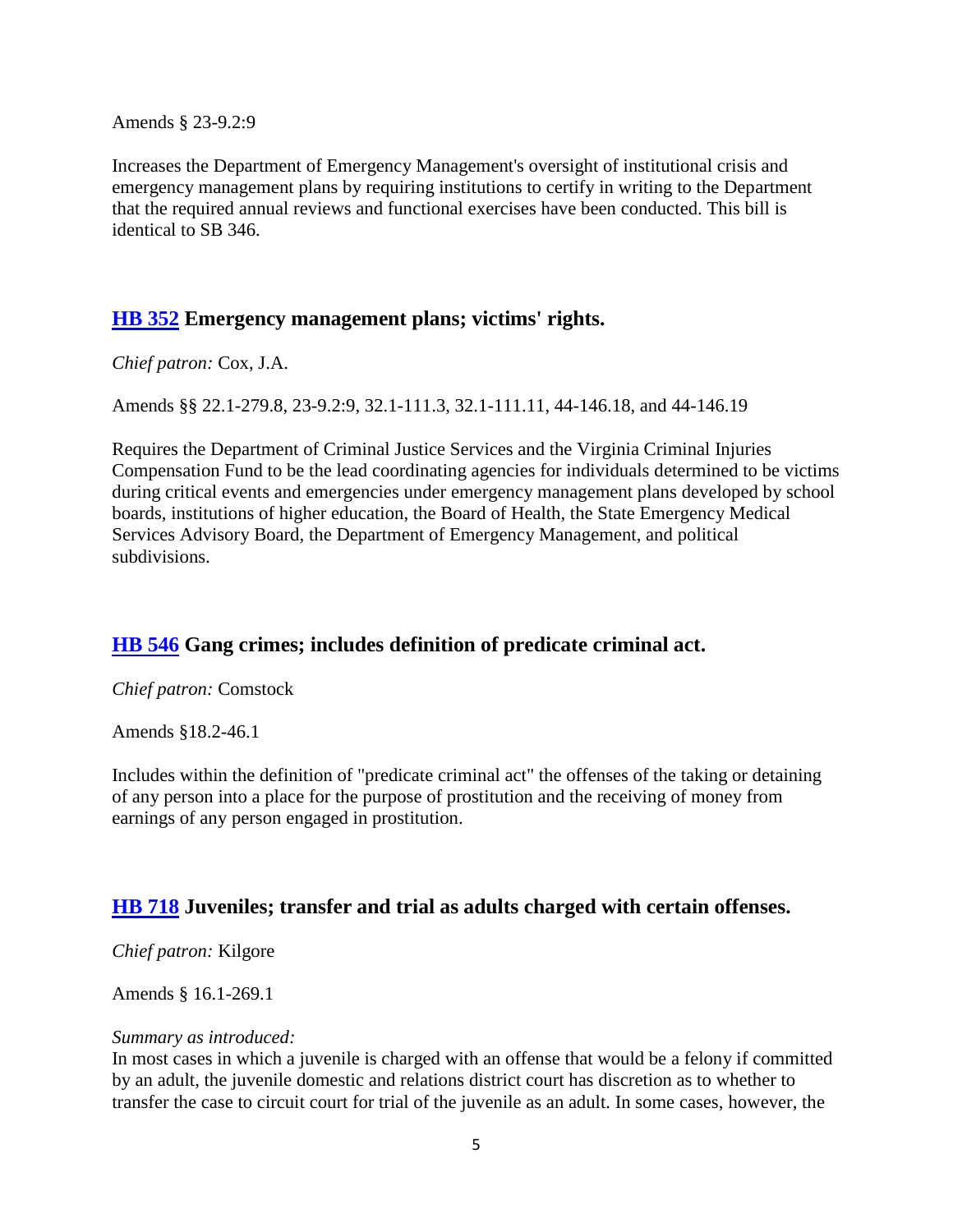juvenile and domestic relations district court does not have discretion. For juveniles charged with murder or aggravated malicious wounding, the juvenile and domestic relations court must hold a preliminary hearing to determine whether there is probable cause. For other serious felony offenses, the court must hold a preliminary hearing if the Commonwealth's attorney requests it. If the court finds probable cause after the preliminary hearing, it must transfer the case to the circuit court for trial of the juvenile as an adult.

This bill expands the list of offenses for which a preliminary hearing must be held to include manufacture or distribution of a controlled substance, methamphetamine, or anabolic steroids, if previously convicted two or more times of such 0ffense.

#### <span id="page-5-0"></span>**[HB 752](http://leg1.state.va.us/cgi-bin/legp504.exe?121+sum+HB752) Strangulation of another; penalty.**

*Chief patron:* Cline

Adds §18.2-51.6

Provides that anyperson who, without consent, impedes the blood circulation or respiration of another person by knowingly, intentionally and unlawfully applying pressure to the neck of such person, resulting in the wounding or bodily injury of such person is guilty of strangulation, a Class 6 felony. This bill is identical to SB 459.

#### <span id="page-5-1"></span>**[HB 770](http://leg1.state.va.us/cgi-bin/legp504.exe?121+sum+HB770) Emergency protective orders; not to be issued against law-enforcement officer performing his duties.**

*Chief patron:* Landes

Amends § 19.2-152.8

Provides that no emergency protective order may be issued against a law-enforcement officer for any action arising out of the lawful performance of his duties.

## <span id="page-5-2"></span>**[HB 948](http://leg1.state.va.us/cgi-bin/legp504.exe?121+sum+HB948) Criminal Injuries Compensation Fund; crimes included.**

*Chief patron:* Bell, Robert B.

Amends § 19.2-368.2

Expands the category of crime victims entitled to receive compensation from the Fund to include injured victims of felony vehicular hit and run. Under current law, injuries resulting from the operation of a motor vehicle are not covered unless they were intentionally inflicted or resulted from a violation of DUI or DUI maiming.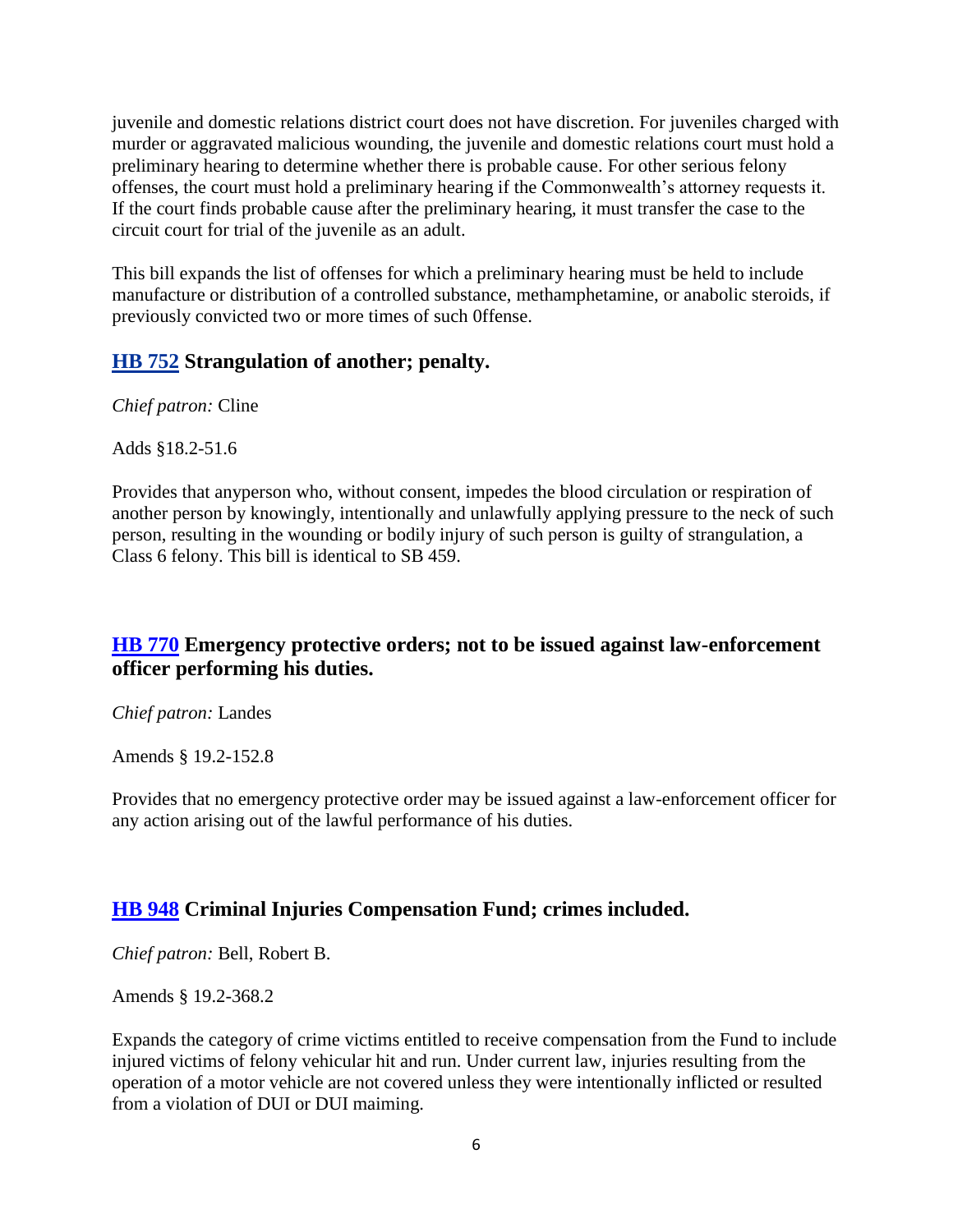#### <span id="page-6-0"></span>**[HB 965](http://leg1.state.va.us/cgi-bin/legp504.exe?121+sum+HB965) Campus police; mutual aid agreements with local law-enforcement agencies and State Police.**

*Chief patron:* Bell, Robert B.

Amend § 23-234

Requires campus police to enter into mutual aid agreements with a local law-enforcement agency or the State Police for cooperation in providing assistance with the investigation of deaths and alleged rapes occurring on college campuses. This bill is identical to SB 302.

#### <span id="page-6-1"></span>**[HB 969](http://leg1.state.va.us/cgi-bin/legp504.exe?121+sum+HB969) Sexual assault response teams; State attorney to invite chiefs of campus police to annual meeting.**

*Chief patron:* Bell, Robert B.

Amends § 15.2-1627.4

Requires each attorney for the Commonwealth to invite any chiefs of campus police of institutions of higher education located within the jurisdiction to the annual SART meeting. This bill is identical to SB 301.

## <span id="page-6-2"></span>**[HB 971](http://leg1.state.va.us/cgi-bin/legp504.exe?121+sum+HB971) Barrier crimes; adds extortion and felony violations of protective orders to statute.**

*Chief patron:* Bell, Robert B.

Amends §§ 32.1-126.01, 32.1-162.9:1, 37.2-314, 37.2-408.1, 63.2-1719, and 63.2-1726

Adds the following crimes to various barrier crimes statutes: abduction, extortion, and felony violations of protective orders. People who have been convicted of or are the subject of pending charges of one of those crimes will not be able to work in a licensed nursing home, home care organization, or hospice and cannot work, volunteer, or provide services on a regular basis at a children's residential facility that is regulated or operated by the Department of Behavioral Health and Developmental Services, certain structured residential programs for juveniles, or children's residential facilities regulated or operated by the Department of Social Services, Education, or Military Affairs. Persons convicted of such crimes cannot be approved by a childplacing agency as adoptive or foster parents and cannot be adult foster care home providers or providers of home-based adult services. In addition, they cannot work at certain schools, assisted living facilities, adult day care centers, child welfare agencies, or family day homes.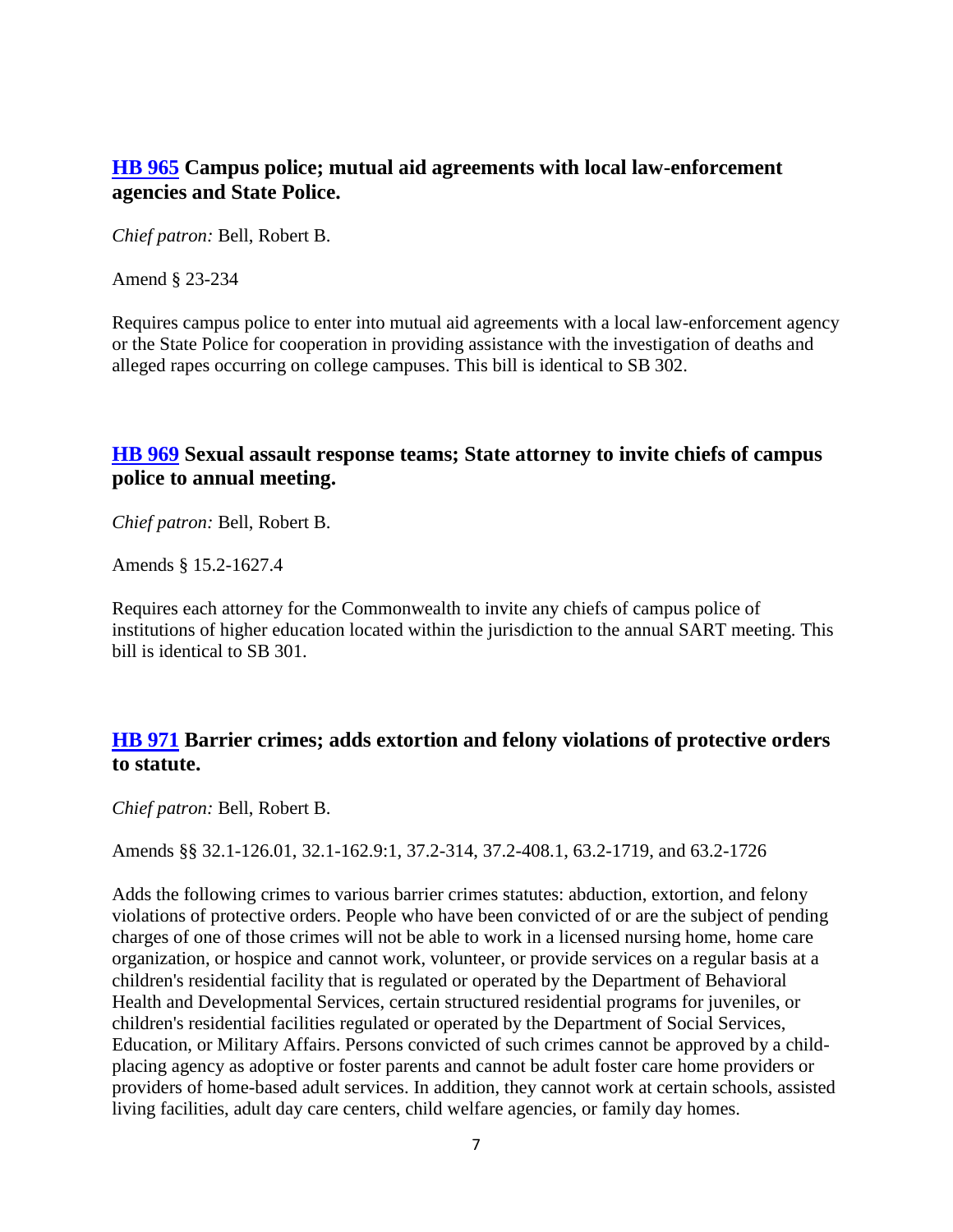#### <span id="page-7-0"></span>**[HB 973](http://leg1.state.va.us/cgi-bin/legp504.exe?121+sum+HB973) Sex crimes; penalties for offender who is 18 or older for rape, etc. of child under age 13.**

*Chief patron:* Bell, Robert B.

Amends §§ 18.2-61, 18.2-67.1, and 18.2-67.2

Amends §§ 18.2-61 (Rape), 18.2-67.1 (Forcible Sodomy), and 18.2-67.2 (Object Sexual Penetration), relating to penalties for certain sex crimes. The bill imposes a mandatory minimum sentence of life imprisonment when these crimes are committed against a victim under the age of 13 and it is alleged in the indictment that the offender was 18 years of age or older at the time of the offense. If the offender was younger than 18 years of age at the time of the offense or the Commonwealth's attorney does not allege that the offender was 18 years of age or older at the time of the offense, the proposed mandatory minimum sentence would not apply. Currently, felony sexual assaults under §§ 18.2-61, 18.2-67.1, and 18.2-67.2 are generally punishable by a term of imprisonment from five years to life. The 2006 General Assembly, however, added a mandatory minimum sentence of 25 years, which applies to offenses involving a victim younger than 13 years of age committed in conjunction with a kidnapping, burglary, or aggravated malicious wounding. If an offender is convicted under § 18.2-67.5:3 of a second or subsequent violent felony sexual assault, a mandatory life sentence applies.

#### <span id="page-7-1"></span>**[HB 1033](http://leg1.state.va.us/cgi-bin/legp504.exe?121+sum+HB1033) Protective orders, permanent; provides circuit court jurisdiction to hear petitions to modify.**

*Chief patron:* McClellan

Amends §§ 16.1-279.1, 17.1-513, and 19.2-152.10

Provides a circuit court jurisdiction to hear petitions to modify, dissolve, or extend a permanent protective order if the circuit court issued the order. The bill requires the court, when a protective order is issued, to enter and transfer identifying information to the Virginia Criminal Information Network (VCIN) system. Effective July 1, 2013, any circuit court clerk who does not use the Statewide Case Management System operated and maintained by the Executive Secretary of the Supreme Court shall provide protective orders directly to the Virginia Criminal Information Network. This bill is identical to SB 445.

#### <span id="page-7-2"></span>**[HB 1188](http://leg1.state.va.us/cgi-bin/legp504.exe?121+sum+HB1188) Human trafficking; Board of Education to provide information for public schools.**

*Chief patron:* Watts

Adds §§ 22.1-16.5 and 63.2-214.3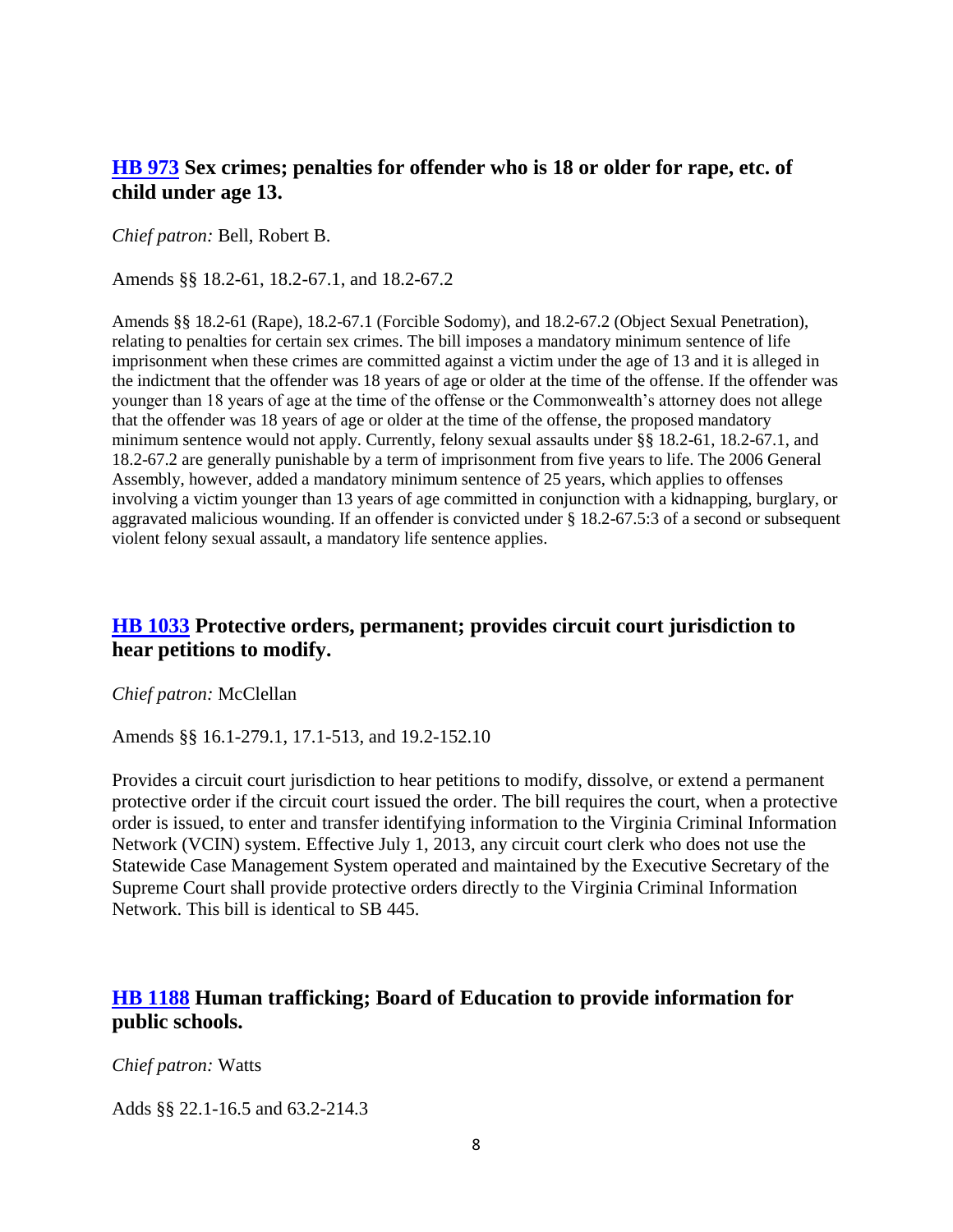Requires the Board of Education, with assistance from the Department of Social Services, to provide awareness and training materials for local school divisions on human trafficking, including strategies for the prevention of trafficking of children. This bill is identical to SB 259.

#### <span id="page-8-0"></span>**[HB 1200](http://leg1.state.va.us/cgi-bin/legp504.exe?121+sum+HB1200) Human trafficking hotline; posted notices, civil penalty.**

*Chief patron:* Bulova

Adds § 40.1-11.3

Provides that any employer who operates a business that provides entertainment commonly called strip teasing or topless entertaining or entertainment that has employees who are not clad above or below the waist and who fails to post a specific notice in a clearly visible place on the premises thereof is subject to a \$500 civil penalty. The notice provides the telephone number of the National Human Trafficking Resource Center hotline.

#### <span id="page-8-1"></span>**[SB 116](http://leg1.state.va.us/cgi-bin/legp504.exe?121+sum+SB116) Court costs, fines, etc.; extends from 15 to 30 number of days a person has to pay.**

*Chief patron:* McDougle

Amends §§ 19.2-349, 19.2-354, 46.2-395, and 46.2-416

Extends from 15 to 30 the number of days a person has to pay fines, costs, etc., before collection activity can begin or a driver's license can be suspended.

#### <span id="page-8-2"></span>**[SB 158](http://leg1.state.va.us/cgi-bin/legp504.exe?121+sum+SB158) Admission to bail; notice to State attorney.**

*Chief patron:* Obenshain

Amends § 19.2-120

Provides that a magistrate, clerk or deputy clerk may not admit to bail a person who is charged with an offense giving rise to a rebuttable presumption against bail unless an attorney for the Commonwealth concurs or the bail previously was set by a judge. A judge may set or admit such person to bail after notice and an opportunity to be heard has been provided to the attorney for the Commonwealth.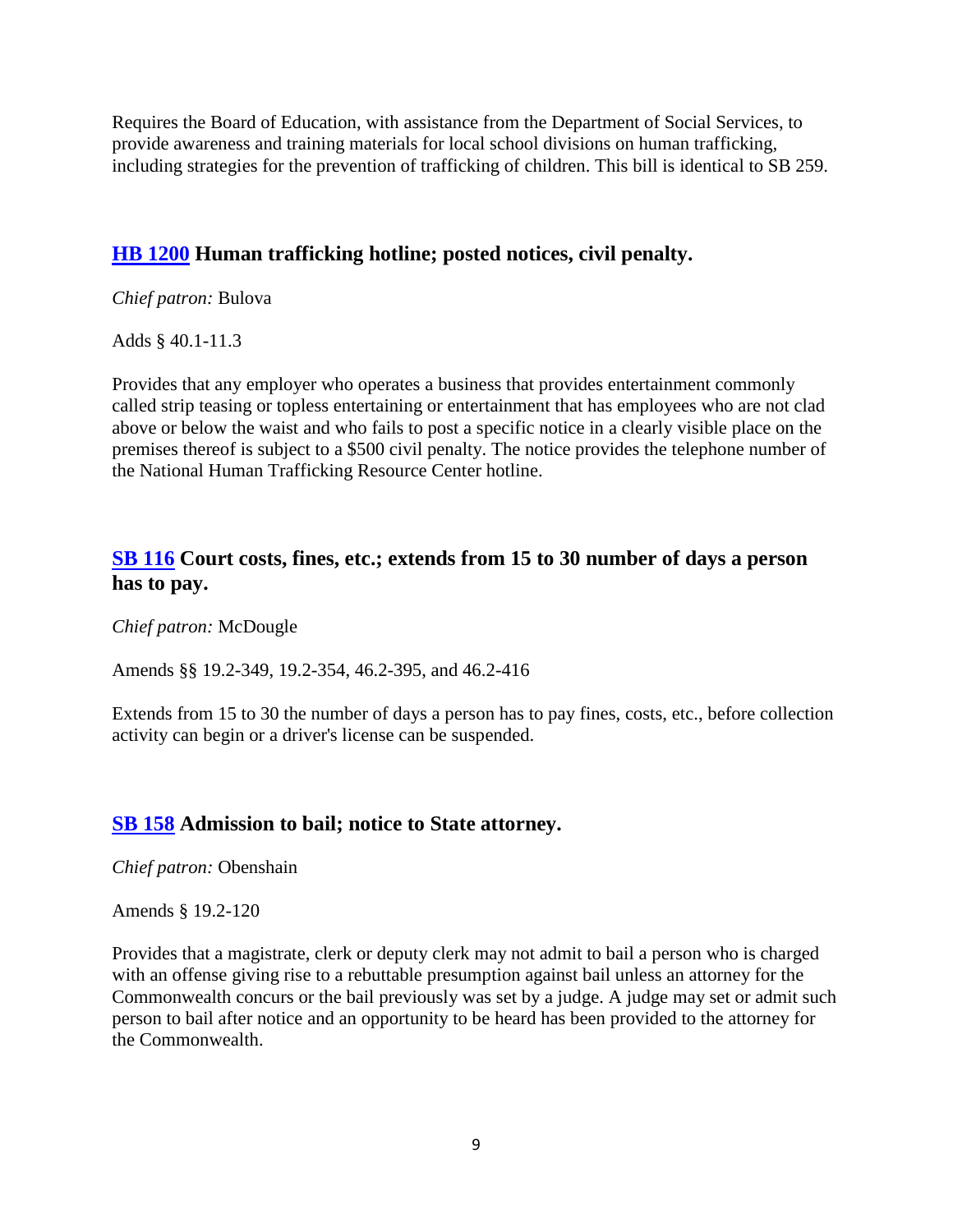#### <span id="page-9-0"></span>**[SB 251](http://leg1.state.va.us/cgi-bin/legp504.exe?121+sum+SB251) Circuit court clerks; fees charged and collected.**

#### *Chief patron:* Obenshain

Amends §§ 17.1-275, 17.1-275.5, 19.2-336, and 19.2-353.3

Provides for the acceptance of debit cards in addition to credit cards and allows the clerk to outsource the processing of credit and debit card transactions. The bill also provides that the clerk may charge a convenience fee for processing credit or debit cards of up to \$2 per transaction or four percent of the amount paid. Currently, such fee may not exceed four percent of the amount paid. The bill also provides that certain court fees collected by the clerk of a shall be deposited into a special revenue fund held by the clerk. The bill also institutes a fee of \$25 for recording an order to celebrate the rites of marriage by a non-minister.

#### <span id="page-9-1"></span>**[SB 300](http://leg1.state.va.us/cgi-bin/legp504.exe?121+sum+SB300) Protective orders; various changes to provisions governing those issued by court, venue.**

#### *Chief patron:* Howell

Amends§§ 16.1-241, 16.1-253.2, 16.1-253.4, 16.1-260, and 19.2-152.8; adds § 19.2-152.11

Makes various changes to the provisions governing protective orders issued by a juvenile and domestic relations district court, including (i) clarifying that only violations related to trespass, criminal offenses, acts of abuse, or prohibited contacts are Class 1 misdemeanors; (ii) clarifying that juvenile and domestic relations district courts have jurisdiction over all protective orders that involve juveniles, whether as the alleged victim or as respondent; and (iii) allowing judges to prohibit contact between the respondent and the allegedly abused person or that person's family.

#### <span id="page-9-2"></span>**[SJ 232](http://leg1.state.va.us/cgi-bin/legp504.exe?121+sum+SJ232) Commending Polaris Project.**

#### *Chief patron:* Ebbin

Commends the Polaris Project, which operates the National Human Trafficking Resource Center hotline, for its work in combating human trafficking. Since its inception, the hotline has answered 48,000 calls, connected 5,600 victims to services, and reported more than 2,000 cases to law enforcement.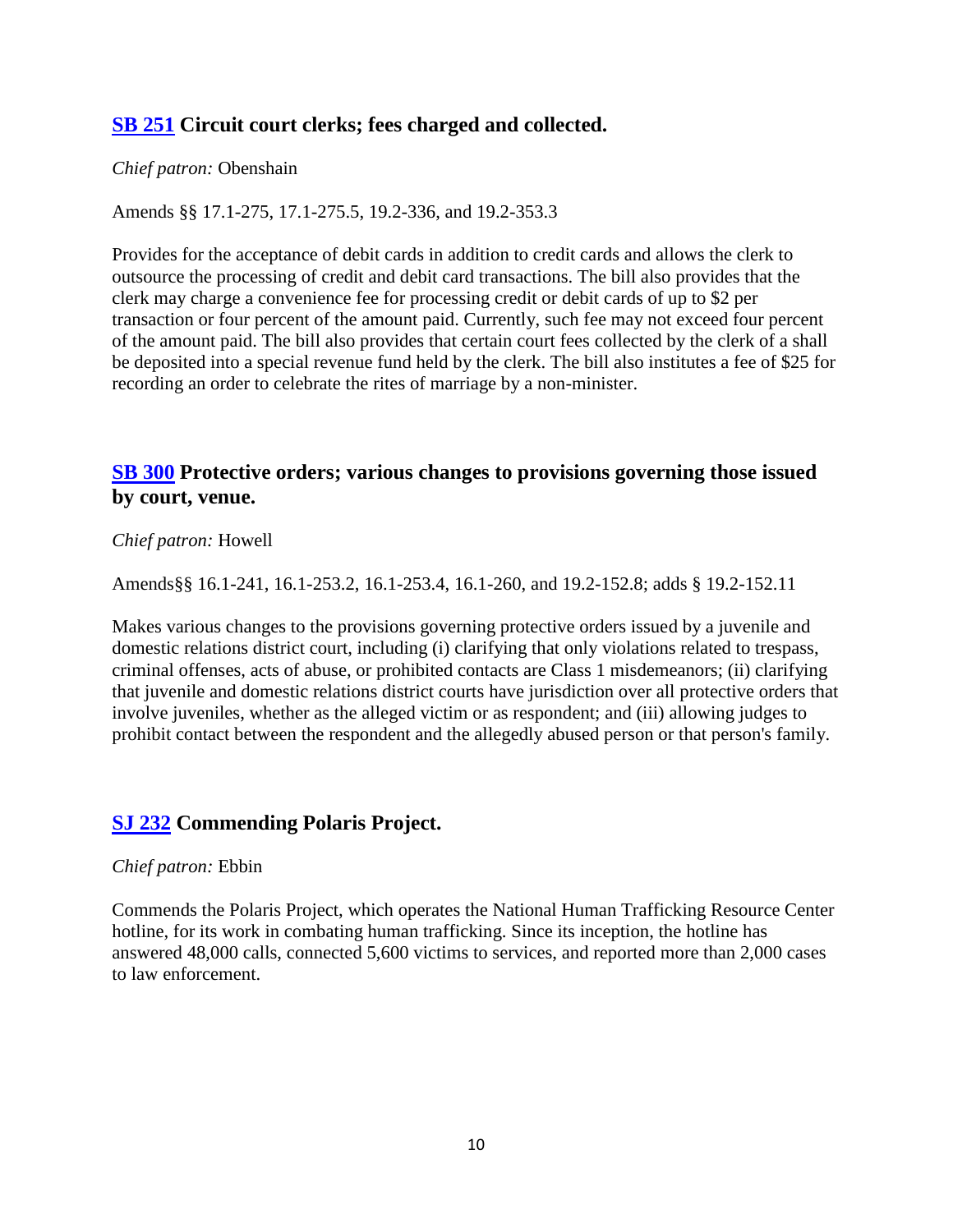## <span id="page-10-0"></span>**List of Selected Crime Victim Related Bills That Failed**

**[HB 49](http://leg1.state.va.us/cgi-bin/legp504.exe?121+sum+HB49) DUI; raises penalty for aggravated involuntary manslaughter.**

**[HB 50](http://leg1.state.va.us/cgi-bin/legp504.exe?121+sum+HB50) DUI; penalty for maiming shall include a mandatory minimum term of confinement of one year.**

**[HB 89](http://leg1.state.va.us/cgi-bin/legp504.exe?121+sum+HB89) Citizenship of arrestee; if accused is not committed to jail, arresting officer to ascertain. (See also: HB320, HB472, HB958, HB1001, HB1060)**

**[HB 182](http://leg1.state.va.us/cgi-bin/legp504.exe?121+sum+HB182) License plates, special; issuance of those bearing legend: PEACE BEGINS AT HOME.**

**[HB 227](http://leg1.state.va.us/cgi-bin/legp504.exe?121+sum+HB227) Nolle prosequi; expungement of police records and court records two years from date taken.**

**[HB 361](http://leg1.state.va.us/cgi-bin/legp504.exe?121+sum+HB361) Stalking; enhanced penalties.**

**[HB 363](http://leg1.state.va.us/cgi-bin/legp504.exe?121+sum+HB363) Protective orders; animals.**

**[HB 409](http://leg1.state.va.us/cgi-bin/legp504.exe?121+sum+HB409) Financial exploitation of elderly or incapacitated adults; penalty. (See also HB690, HB882, HB987)**

**[HB 435](http://leg1.state.va.us/cgi-bin/legp504.exe?121+sum+HB435) Juveniles; certain persons imprisoned for felony offense eligible for parole.**

**[HB 436](http://leg1.state.va.us/cgi-bin/legp504.exe?121+sum+HB436) Juveniles; certain persons imprisoned for life eligible for parole.**

**[HB 489](http://leg1.state.va.us/cgi-bin/legp504.exe?121+sum+HB489) Fees; additional fees for conviction. Domestic violence offenses;**

**[HB 604](http://leg1.state.va.us/cgi-bin/legp504.exe?121+sum+HB604) License plates, special; issuance of those bearing legend: IN REMEMBRANCE, APRIL 16, 2007.**

**[HB 607](http://leg1.state.va.us/cgi-bin/legp504.exe?121+sum+HB607) Unlawful filming of another; penalty.**

**[HB 673](http://leg1.state.va.us/cgi-bin/legp504.exe?121+sum+HB673) Protective orders; Allows general district court to transfer case to appropriate court.**

**[HB 674](http://leg1.state.va.us/cgi-bin/legp504.exe?121+sum+HB674) Protective orders; minor may petition on his own behalf without consent of parent or guardian.**

**[HB 700](http://leg1.state.va.us/cgi-bin/legp504.exe?121+sum+HB700) Crimes against incapacitated or elder adults; penalty.**

**[HB 701](http://leg1.state.va.us/cgi-bin/legp504.exe?121+sum+HB701) Campus police; report of certain incidents to local law-enforcement agency.**

**[HB 748](http://leg1.state.va.us/cgi-bin/legp504.exe?121+sum+HB748) Expungement of cases; ineligibility for those deferred and dismissed.**

**[HB 750](http://leg1.state.va.us/cgi-bin/legp504.exe?121+sum+HB750) Inherent authority; deferred disposition in criminal case.**

**[HB 807](http://leg1.state.va.us/cgi-bin/legp504.exe?121+sum+HB807) Electronic tracking devices; person who uses without consent to track location of another, penalty.**

**[HB 851](http://leg1.state.va.us/cgi-bin/legp504.exe?121+sum+HB851) Higher education; establishing violence prevention committees and threat assessment teams.**